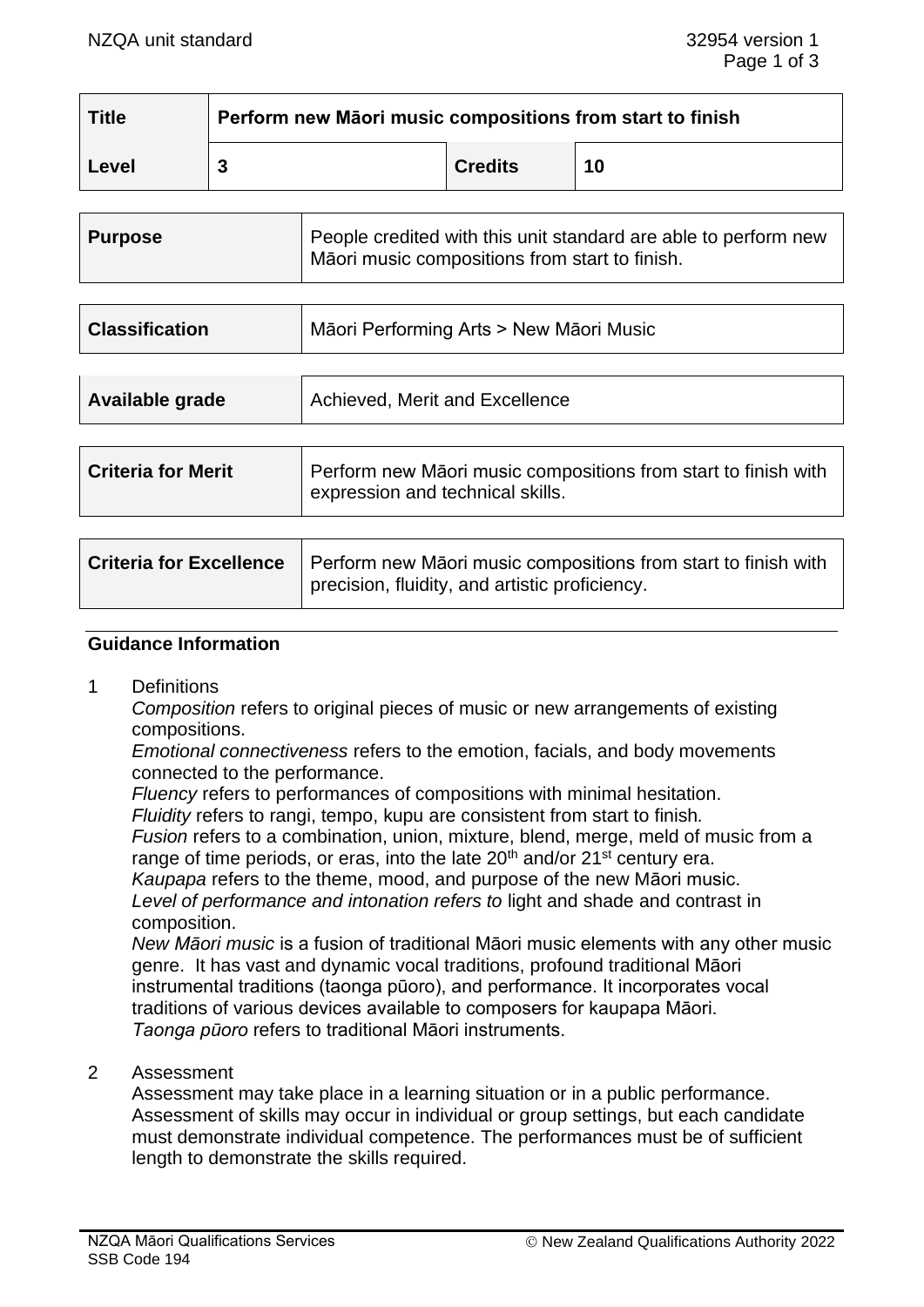- 3 Performances are assessed holistically to provide an overall judgement based on the weight of evidence across both compositions. Emphasis is placed on the musicality and qualities of the performances, rather than on small technical inaccuracies or minor errors.
- 4 *Perform new Māori music compositions from start to finish with expression and technical skills* will be evidenced through:
	- confidence in performance,
	- in-depth expression of kaupapa of the new Māori music composition through te hāngai o ngā kupu (relevance), energy level of performance and intonation, setting of the scene and telling the story through the composition,
	- good sense of timing, rhythm, and technical skills,
	- technical skills understanding the importance of your role (as a soloist, in a duet/ group/ band) and being aware of your contribution to the performance.
- 5 *Perform new Māori music compositions from start to finish with precision, fluidity, and artistic proficiency* will be evidenced through:
	- demonstrates the ability to display comprehensive emotional connectiveness to original composition,
	- deliberate and comprehensive use of timing, rhythm, tempo, and technical skills,
	- captivating and projecting the essence of the new Māori music compositions from start to finish.

## 6 Referencing:

All sources of information must be referenced. Referencing will prepare ākonga for academic writing.

# **Outcomes and performance criteria**

### **Outcome 1**

Perform new Māori music compositions from start to finish

Range evidence of three compositions is required.

### **Performance criteria**

- 1.1 New Māori music compositions are performed with accuracy, confidence, and comprehension in accordance with their kaupapa, whānau, hapū and/or iwi tradition, and/or the pūtake of each item
- 1.2 Compositions are performed with proficient implementation of technical skills.
	- Range technical skills may include but are not limited to  $-$  pitch, rhythm, intonation, dynamics, tone, phrasing, articulation; evidence of three is required.
- 1.3 Compositions are performed with fluency from start to finish.

Range 3 minutes minimum for each composition